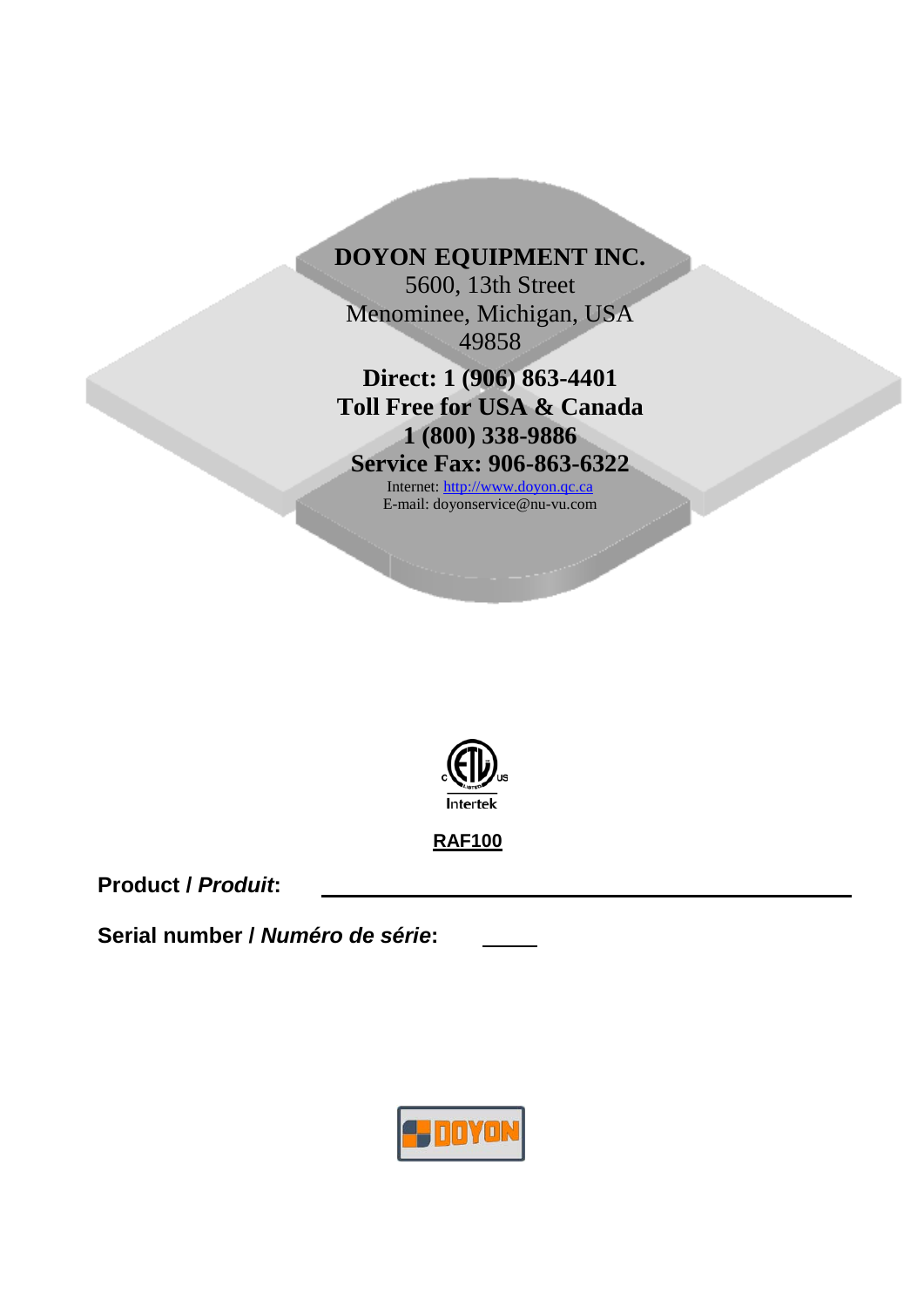| <b>INDEX</b>                                                                                     |  |
|--------------------------------------------------------------------------------------------------|--|
|                                                                                                  |  |
|                                                                                                  |  |
|                                                                                                  |  |
|                                                                                                  |  |
|                                                                                                  |  |
|                                                                                                  |  |
|                                                                                                  |  |
|                                                                                                  |  |
|                                                                                                  |  |
|                                                                                                  |  |
|                                                                                                  |  |
|                                                                                                  |  |
|                                                                                                  |  |
|                                                                                                  |  |
|                                                                                                  |  |
|                                                                                                  |  |
|                                                                                                  |  |
| 3.3.- FUNCTIONING DIGITAL CONTROL <b>CONTROL 2.000 CONTROL</b> 2.3.- FUNCTIONING DIGITAL CONTROL |  |
|                                                                                                  |  |
|                                                                                                  |  |
|                                                                                                  |  |
|                                                                                                  |  |
|                                                                                                  |  |
|                                                                                                  |  |
|                                                                                                  |  |
|                                                                                                  |  |
|                                                                                                  |  |
|                                                                                                  |  |
|                                                                                                  |  |
|                                                                                                  |  |
|                                                                                                  |  |
|                                                                                                  |  |
|                                                                                                  |  |
|                                                                                                  |  |
|                                                                                                  |  |
|                                                                                                  |  |
|                                                                                                  |  |
|                                                                                                  |  |
|                                                                                                  |  |
|                                                                                                  |  |

| <b>WARRANTY</b> |
|-----------------|
|-----------------|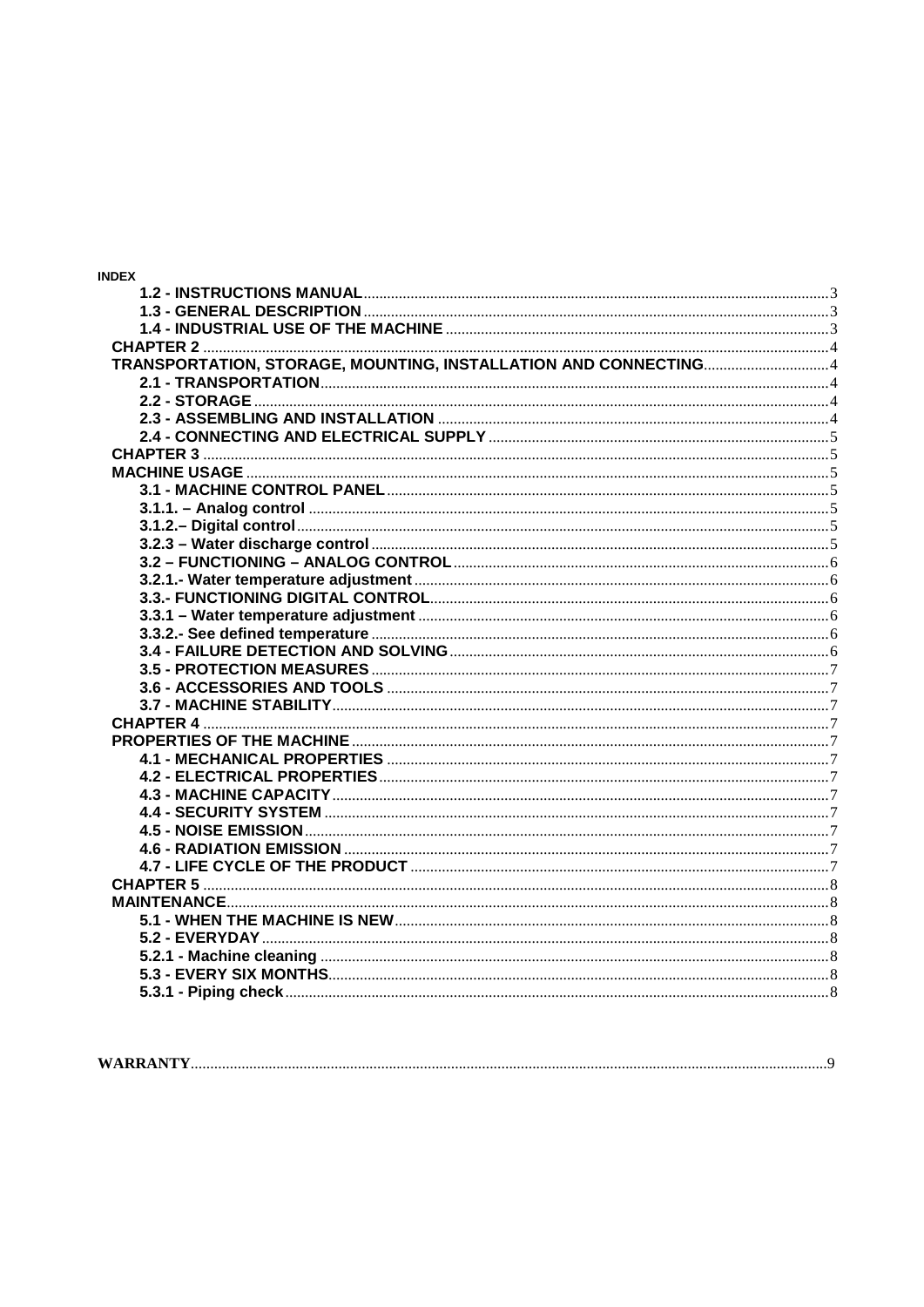## <span id="page-2-2"></span>**1.4 - INDUSTRIAL USE OF THE MACHINE**



**CAUTION Non-qualified users are forbidden to operate the machine. Inappropriate operation of the machine is forbidden.** 

This machine has been designed to refrigerate water to be used in the manufacturing of bakery and pastry products. The use of refrigerated water is very important in this industry, as it is thus possible to transform products at lower temperatures in comparison to the transformed product using water at air temperature.

The intervention of the machine operator consists of opening and closing the water discharge.

The qualification level for a job may be achieved either through specific training on this machine and production processes, or through duly proved know-how experience. The qualification of the operator must be proved when requested.

Throughout the entire manual the operation of the machine is regarded on an 8 hour daily schedule, notwithstanding the machine not working for uninterrupted 8 hours. When the machine is used in a different period, considerations must be adjusted to the proportion of that use.

The manufacturer may not be held responsible for any damage to the machine, people, property or animals, resulting from an inappropriate use.

#### **It is to be considered an inappropriate use of the machine:**

Using the machine under inadequate environmental, operational and physical conditions;

Using the machine disregarding the good practice of the art of bakery and pastry;

The use of the machine by a non-qualified operator;

Use water with a pH higher then 7;

Refrigerating liquids for which it has not been designed;

Operating the machine without its complete installation;

Powering energy different to that specified; Altering performances;

Removing or changing security systems;

Disrespecting the current laws in the country or the contents of this manual.

#### <span id="page-2-0"></span>**1.2 - INSTRUCTIONS MANUAL**



**manual. This instructions manual is part of the machine and must be kept at reach of the user throughout the useful life of the machine, under conditions that preserve its integrity and durability.**

**Fully respect the content of this instructions** 

#### <span id="page-2-1"></span>**1.3 - GENERAL DESCRIPTION**

Thank you for choosing or using this equipment. It is our goal to provide reliable, safe and functional equipments, qualitatively adequate to the most demanding mechanical, electrical, ergonomic and food norms. Furthermore, several (electrical, mechanical, among other) tests are developed so as to assure the final quality of the supplied equipments.

Technically, this equipment may be defined as follows: Equipment composed of a steel structure, a series of mechanical devices that, when electrically triggered, refrigerate water.

This machine has been developed so as for the water used in the manufacturing of bakery and pastry products to be at an adequate temperature, inferior to air temperature. The water discharge is performed by system pressure and the control is manual. For a daily use of the refrigerated water, it is recommendable that the watercooler is always on, 24 hours per day, as several hours are needed to refrigerate the amount of water in the deposit. The higher the temperature of the water charge, the more energy will be necessary to refrigerate it and the more time will be necessary for the water to be at the intended temperature.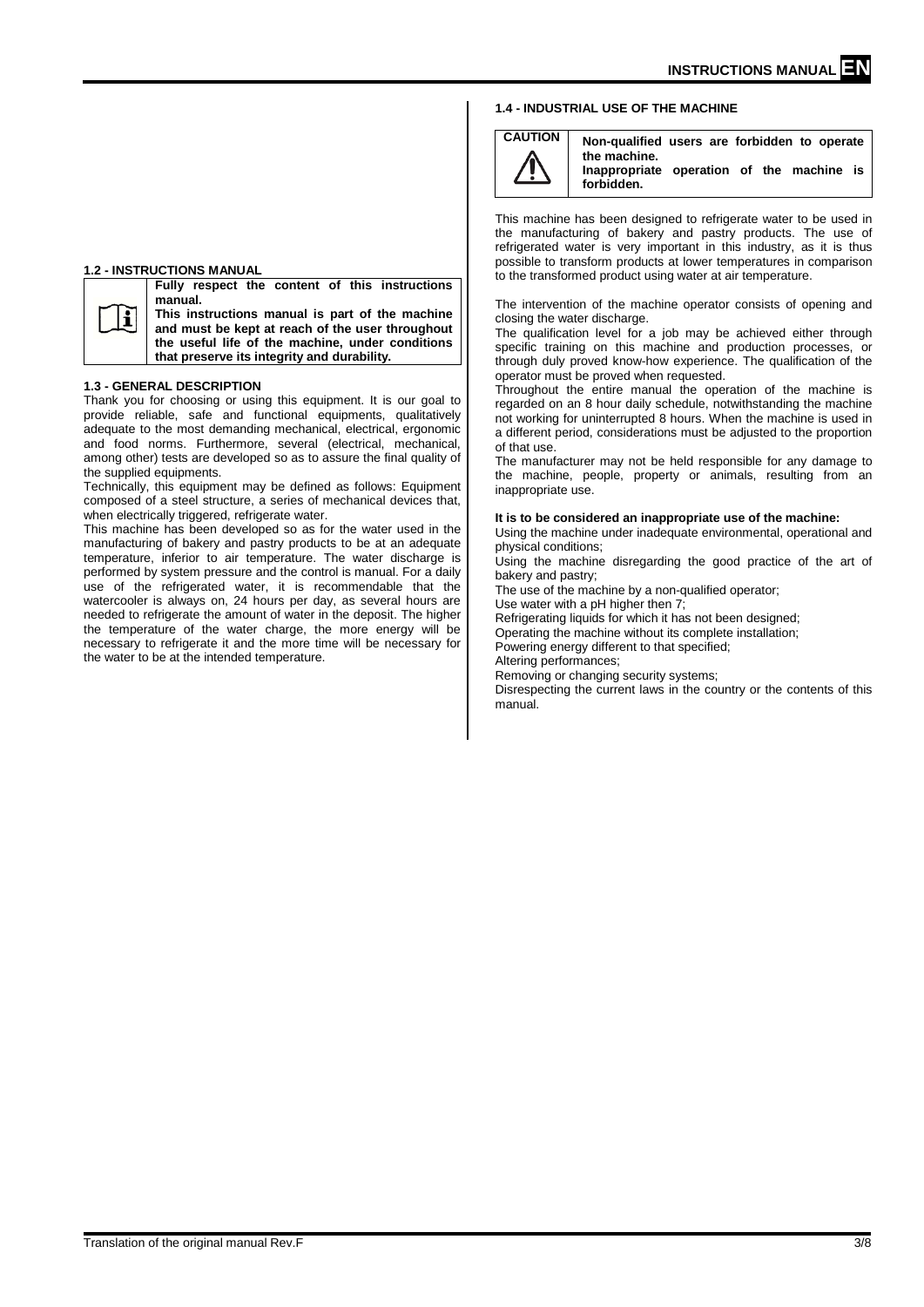#### <span id="page-3-1"></span><span id="page-3-0"></span>**CHAPTER 2 TRANSPORTATION, STORAGE, MOUNTING, INSTALLATION AND CONNECTING**

The incorrect transportation, storage, mounting, installation or connection of this machine by the client or representative may cause material, people, property or animal damage, the manufacturer not being held responsible for this.

## <span id="page-3-2"></span>**2.1 - TRANSPORTATION**

Always use an adequate transportation device regarding the weight on the nameplate. The internal deposit must always be empty during transportation however, should that not be possible, the transportation equipment must be adequate to the machine and the water in the deposit.

Always act in compliance with the current laws in your country. The ignorance of such laws does not justify incompliance.

The machine must be transported according to the following images, with a freight elevator, adequate cables, ropes, chains or hooks.

In case of manual handling the risk of the machine over-sliding or sliding in an unexpected direction, must be taken into account.

Regularly check the package for damage subsequent to transportation. In case of damage suspicion, please contact the supplier for examination or record the event so as to later describe the situation.



**Machine with pallet**



## <span id="page-3-3"></span>**2.2 - STORAGE**

Always use transportation equipment for storage that is adequate to the weight on the nameplate of this machine. The storage site has to hold the same weight, thus ground storage is recommendable, avoiding shelves or elevated storage reduces the risk of machine fall. There is no need for it to be fixed to the ground, however, the pavement must be flat and must not be slippery. The pavement should be free of humidity.

During storage, it is mandatory that the machine is disconnected from electrical power supply, but under not circumstances should it be stored subject to bad weather conditions, it must be kept in conditions similar to the work place.

## <span id="page-3-4"></span>**2.3 - ASSEMBLING AND INSTALLATION**

**CAUTION During assembling and installation at the work place, make sure the power supply cable is disconnected from the socket. This should be performed by duly accredited personnel by the manufacturer.**

By the operating place of the machine, remove all packaging, such as cardboard, plastic, pallets, protection wood, film and others.



**CAUTION While moving the machine to a new site, make sure the energy supply cable is disconnected from the socket. Never run the machine without its complete installation.** 

The pavement which receives the installation of the machine must be made of concrete, able to endure the weight of the machine and the load for which it is set, in compliance with the properties on the nameplate of the machine. The pavement must be of a single flat ballast, not containing amendments between the supports of the machine and having a maximum inclination of 0,5%.

Make sure no sand or other residue remain between the supports of the machine and the pavement so as to avoid false oscillation or inconvenient noises.

This machine may be installed on a structure screwed to a wall, instead of being installed on pavement.



It is mandatory that all support screws are fixed to the wall. The metallic bushings must be at least type "M10", with an "8.8" steel screw and anti-corrosion coating.

The manufacturer may not be held responsible for any subsequent damage to a possible drop of the machine from the wall caused by the lack of robustness of the wall.

After having been set on the working place, the water connections may be made:

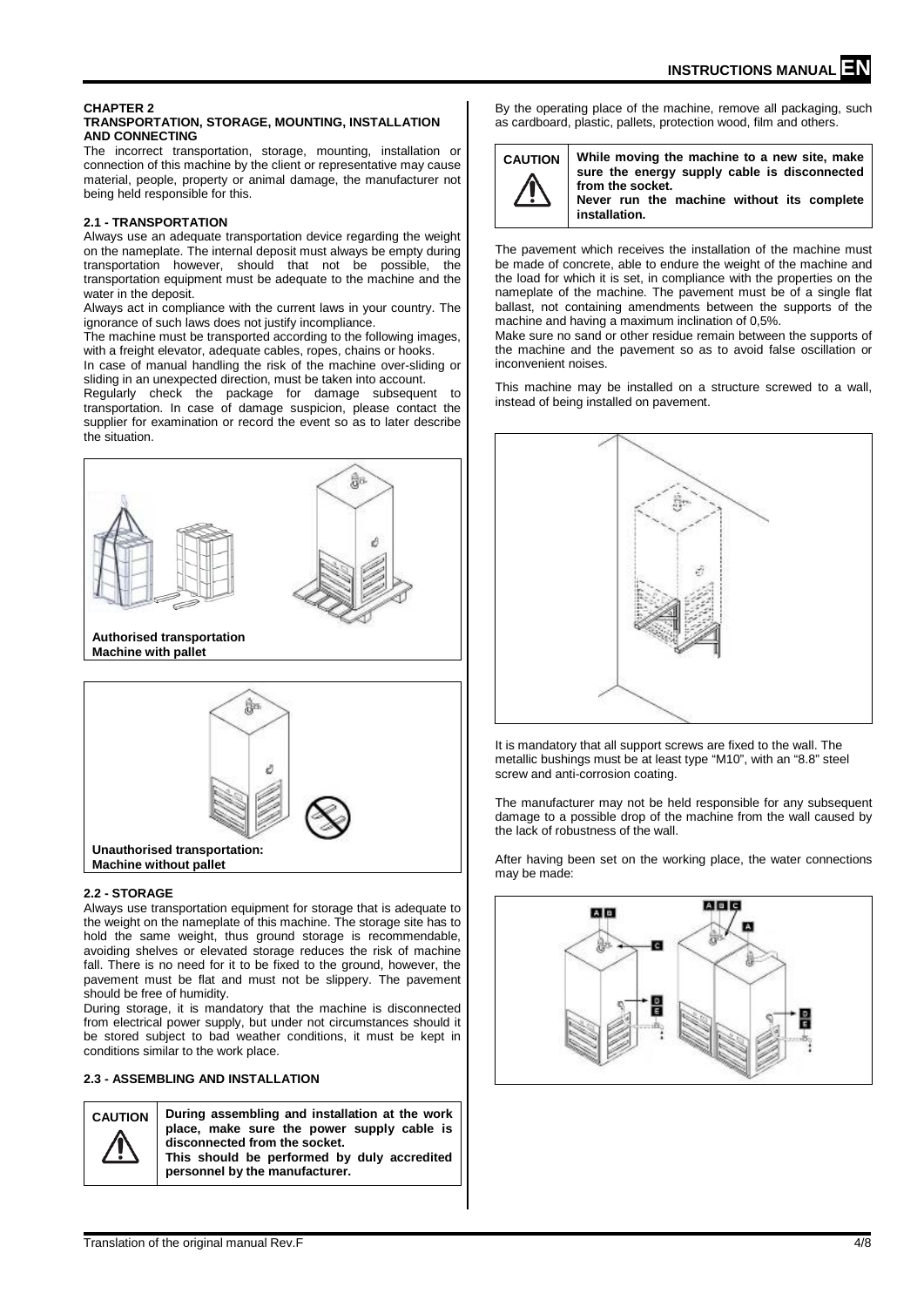

#### **Image Caption:**

| Function                   |  |
|----------------------------|--|
| Air-purging valve          |  |
| Charging stop valve        |  |
| Water charge 1/2" piping   |  |
| Water discharge 34" piping |  |
| Discharging stop valve     |  |

#### Assure valve (B) is closed; Connect the water charge in (C);



Connect the water discharge in (D);

Valve (E) for water control must be installed on the discharge piping. However, if a water meter is used below the watercooler, this valve shall not be necessary as the on and off function is performed by the water meter.

To fill up each deposit close valve (E). Establish water connection, open the charge valve (B) and the purging valve (A). To open each purging valve (A) unscrew the black lid (F) on top:



During the filling, each purging valve shall release the air in the whole deposit. A 100 litre deposit takes between 10 and 15 minutes to fill up and for higher capacity deposits the filling time increases proportionally to the increase of the capacity of the deposit.

## <span id="page-4-0"></span>**2.4 - CONNECTING AND ELECTRICAL SUPPLY**



**Any intervention to the equipment must be made after the electrical supply cable has been disconnected, however, when working without power is not possible for technical reasons, duly precautions to reduce the risk of electrical shocks and short-circuits must be taken.**

This intervention must be performed by a duly accredited technician. Electrical connection must be made by means of a plug or junction box connectors, from a "neutral TT" line, with a 300mA differential protection.

The electrical power available must comply with the specifications of the properties on the nameplate of the machine.

Mending supply cables is not allowed.

Power strips for phase reversal, 3D power sockets or other adaptation systems are not allowed.

More than one machine connected to the same power source (socket or derivation) is not allowed.

It is necessary to perform an equipotential bonding between machines that share a ferruled ground wire supplementary connection, of a section of at least 6  $mm<sup>2</sup>$ , connected to the exterior screw of this machine identified by the symbol  $\Diamond$ .

#### <span id="page-4-1"></span>**CHAPTER 3**

#### <span id="page-4-2"></span>**MACHINE USAGE**

#### <span id="page-4-3"></span>**3.1 - MACHINE CONTROL PANEL**

This machine is equipped with a water temperature controller and a main disconnect switch.



**ATTENTION: Control must be performed with a finger. The use of hard or sharp objects may cause unrepairable damage.**

There are 2 control options Check the one which applies to your machine

## <span id="page-4-4"></span>**3.1.1. – Analog control**



## <span id="page-4-5"></span>**3.1.2.– Digital control**



## <span id="page-4-6"></span>**3.2.3 – Water discharge control**



To discharge water it is necessary to comply with the following conditions:

The deposit must contain water;

The charge valve (B) must be open:

At the charge (B) there must be water at system pressure;

The air-purging valve (A) must be open.

Having all these conditions satisfied open the discharge valve (E). To stop water discharge, close the discharge valve (E).

The water discharge temperature is not constant from the beginning to the end of the discharge. The type of internal functioning of this machine conditions each portion of discharged water to be "replaced" with air temperature water. Thus, as the water is discharged, the temperature increases. The temperature is considered constant, and non-increasing, until half the capacity of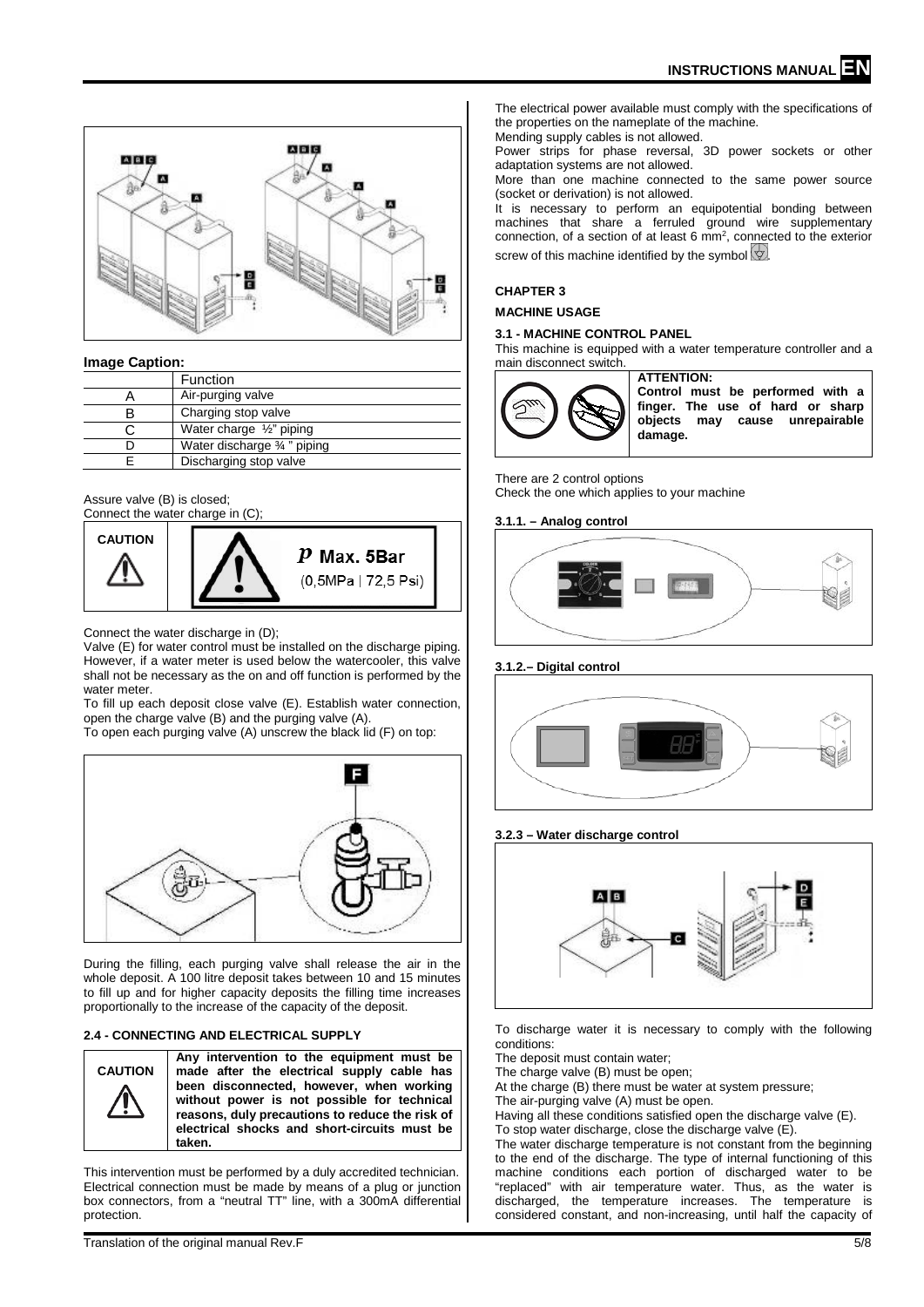the deposit has been consumed. For example, for a 200 litres deposit, the first 100 litres shall be discharged at the temperature on the digital controller and from that amount on, due to the water charge and subsequent mixture of air temperature water, the water shall start to be discharged at a higher temperature.

Under regular circumstances, the temperature adjustment shall be made for a long period of time, for which the daily control of the machine shall be limited to the charge and discharge of water in valve (E) installed on the discharge piping (D).



## <span id="page-5-0"></span>**3.2 – FUNCTIONING – ANALOG CONTROL**

The temperature adjustment is performed on the controller located on the front of the machine.



#### **Key:**

| Function                      |
|-------------------------------|
| Main disconnect switch        |
| Water temperature display     |
| (C) Celsius Unit              |
| Temperature adjustment button |
|                               |

## <span id="page-5-1"></span>**3.2.1.- Water temperature adjustment**

Once the deposit is full of water supply the machine according to the specifications on the nameplate.

Switch on the main switch (1).

To decrease temperature:

Turn button (4) anti-clockwise.

To increase temperature:

Turn button (4) clockwise.

Check the temperature on the display (2).

Please notice that whatever temperature adjustment shall not be immediately noted, it shall take a few hours until the temperature is changed in the entire quantity of water.

## <span id="page-5-2"></span>**3.3.- FUNCTIONING DIGITAL CONTROL**

The temperature adjustment is performed on the controller located on the front of the machine.



## **Image caption:**

| <b>Button</b> | Function                  |
|---------------|---------------------------|
|               | Main disconnect switch    |
|               | Water temperature display |

3 Temperature adjustment button<br>4 Temperature increase button 4 Temperature increase button<br>5 Temperature decrease button 5 Temperature decrease button<br>6 (C) Celsius (F) Fahrenheit Un 6 (C) Celsius (F) Fahrenheit Unit

#### <span id="page-5-3"></span>**3.3.1 – Water temperature adjustment**

Once the deposit is full supply the machine according to the specifications on the nameplate.

Switch on the main switch (1).

To decrease temperature:

Press button (3) for 2 seconds; The display (6) flashes;

Press button (5);

Display (6) and (2) show the temperature;

To record, press button (3) for 2 seconds or wait 10 seconds without touching the control.

Check the temperature on the display (2).

To increase temperature;

Press button (3) for 2 seconds;

The display (6) flashes;

Press button (4);

Display (6) and (2) show the temperature;

To record, press button (3) for 2 seconds or wait 10 seconds without touching the control.

Check the temperature on the display (2).

Please notice that whatever temperature adjustment shall not be immediately noted, it shall take a few hours until the temperature is changed in the entire quantity of water.

## <span id="page-5-4"></span>**3.3.2.- See defined temperature**

Press (3).

Display (6) and (2) show the temperature. To exit, press (3) or wait 5 seconds without touching the control.

## <span id="page-5-5"></span>**3.4 - FAILURE DETECTION AND SOLVING**

| Possible failure -<br>detetion                                                       | Probable cause                                                                           | <b>Possible solution</b>                                                                                    |
|--------------------------------------------------------------------------------------|------------------------------------------------------------------------------------------|-------------------------------------------------------------------------------------------------------------|
| The machine does<br>not switch on                                                    | The machine may<br>not<br>be<br>power<br>supplied                                        | Restablish<br>electrical<br>connection                                                                      |
|                                                                                      | Main switch off                                                                          | Turn<br>main<br>on<br>swtich                                                                                |
| One<br>οf<br>the<br>functions<br>of<br>the<br>machine does<br>not<br>operate         | <b>Electrical failure</b>                                                                | Request accredited<br>the<br>by<br>manufacturer<br>technical support                                        |
|                                                                                      | <b>Broken buttons</b>                                                                    | Replace buttons                                                                                             |
| The<br>machine<br>operates but does<br>not<br>refrigerate<br>water<br>machine<br>The | Damaged<br>refrigeration<br>system<br><b>Electrical failure</b>                          | Request accredited<br>the<br>by<br>manufacturer<br>technical support.                                       |
| operates but does<br>refrigerate<br>not<br>much                                      | Incorrectly<br>regulated<br>temperature on the<br>controller                             | the<br>Decrease<br>temperature on the<br>controller                                                         |
|                                                                                      | Damaged<br>refrigeration<br>system                                                       | Request accredited<br>the<br>by<br>manufacturer<br>technical support.                                       |
| No.<br>water<br>is<br>discharged or<br>the<br>flow<br>is<br>very                     | There is no water<br>charge<br>the<br>to<br>machine                                      | Re-establish<br>water<br>supply                                                                             |
| reduced                                                                              | The<br>air<br>temperature is very<br>low (0 a 10°C) and<br>the<br>water<br>has<br>frozen | Switch<br>off<br>the<br>machine and allow<br>a few days<br>it<br>to<br>defrost                              |
| The<br>machine<br>refrigerates but is<br>noisy                                       | Damaged<br>refrigeration<br>system or various<br>vibrations                              | Request accredited<br>the<br>by<br>manufacturer<br>technical support.                                       |
| The<br>chassis<br>oscillates too much<br>Othen<br>non-<br>described failure          | Irregular pavement<br>or flawed fixation<br>Unknown                                      | Check<br>if<br>and<br>request<br>necessary<br>accredited<br>the<br>by<br>manufacturer<br>technical support. |

Translation of the original manual Rev.F 6/8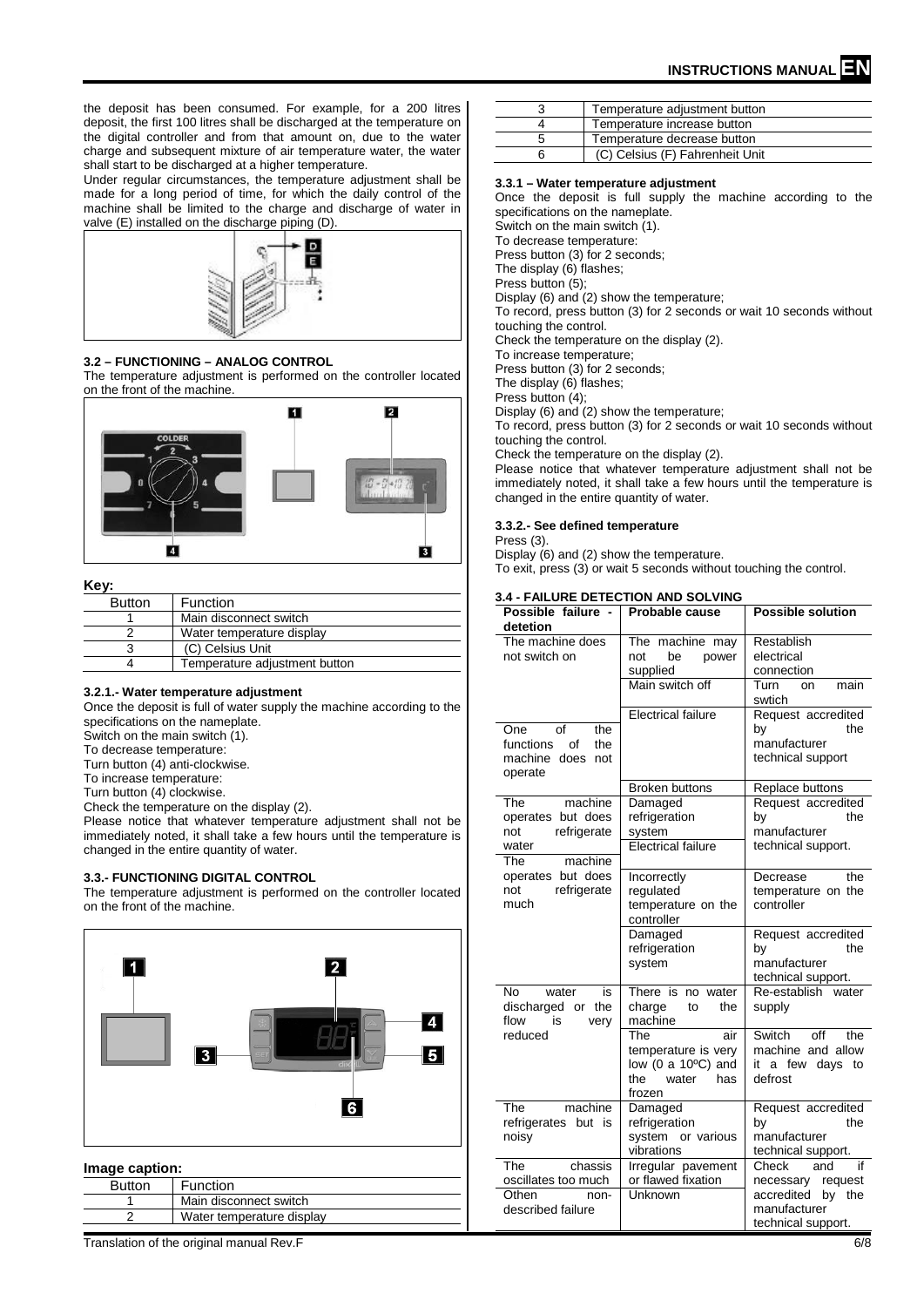#### <span id="page-6-0"></span>**3.5 - PROTECTION MEASURES**

The user must comply with all the necessary protection measures that apply. Thus, possible dust must be prevented by using a work overall and avoid dough contamination by protecting all capillary body parts.

#### <span id="page-6-1"></span>**3.6 - ACCESSORIES AND TOOLS**

This machine does not need any accessories or tools for operating or mounting.

#### <span id="page-6-2"></span>**3.7 - MACHINE STABILITY**

Conditions under which the machine complies with the stability requisite:

| Phases                         | Conditions                                                                                                                                                                                                                   |
|--------------------------------|------------------------------------------------------------------------------------------------------------------------------------------------------------------------------------------------------------------------------|
| Transportation<br>and mounting | According to the specific information in the<br>transportation,<br>chapter on<br>mounting,                                                                                                                                   |
|                                | and connection<br>within<br>installation<br>this<br>manual.                                                                                                                                                                  |
| Usage                          | According to specific information<br>on<br>assembling in this manual<br>According to specific information in the                                                                                                             |
|                                | chapter on maintenance.                                                                                                                                                                                                      |
| Dismounting                    | On dismounting operations it is mandatory<br>that the machine is on work position.                                                                                                                                           |
| Out of service                 | When out of service, the machine must be in<br>working position. The pavement must not be<br>sloping or slippery. The machine does not<br>need to be screwed to the floor.                                                   |
| During testing                 | When testing load the above described is<br>applicable.                                                                                                                                                                      |
| During<br>possible<br>failures | In case of power failure or failure with the<br>deposit full, the repair must be carried out<br>with the machine at the work location In any<br>case, inform technical support and hold, the<br>machine will not be damaged. |

# <span id="page-6-3"></span>**CHAPTER 4**

# <span id="page-6-4"></span>**PROPERTIES OF THE MACHINE**

## <span id="page-6-5"></span>**4.1 - MECHANICAL PROPERTIES**

The structure has standard or special order measures, to match its purpose.

Made of steel, standard physical-chemical or special order characteristics.

The materials that are in straight contact with the water are composed of AISI304 stainless steel.

#### <span id="page-6-6"></span>**4.2 - ELECTRICAL PROPERTIES**

This machine has been manufactured according to characteristics on the nameplate.

Check annex to this manual for the electrical scheme.

The electrical system has been tested according to the applicable legislation and the test record is part of this manual.

Only Technical Support that is accredited by the manufacturer is qualified to work the electrical part. All necessary precautions must always be taken so as to reduce fire, electrical shocks and personal damage hazard, always in compliance with the following norms:

1. Stopping the machine.

2. Turning off main switch.

3. Disconnecting power cable.

4. Performing the necessary maintenance or repairing operations and only then,

5. Re-switching the machine to the power supply.

#### <span id="page-6-7"></span>**4.3 - MACHINE CAPACITY**

The maximum capacity of the watercooler is specified according to the maximum capacity of the deposit (in litres), that is, for example a model "RAF200" has a capacity of 200 litres, this rule being applicable to any model.

The model is specified on the nameplate of the machine.

#### <span id="page-6-8"></span>**4.4 - SECURITY SYSTEM**

The potentially most dangerous part of the machine is the internal area where the components for temperatures below zero are located, however, the user is not exposed to hazard on accounts for the solutions incorporated in the equipment:

- The general outer protection index of the machine is IP20 or greater if by special order.

- Protection lids or other security measure can only be removed by using tools.

If any security system component is noticed to be inoperative, turn off the main switch and call the manufacturer on the phone for technical support.

#### <span id="page-6-9"></span>**4.5 - NOISE EMISSION**

The use of specific manufacturing techniques sustains an average sound pressure, considered in A, lower than 70dB, in compliance with ISO directive 3744: "Acoustic. Determination of sound power levels of noise sources using sound pressure. Engineering method in an essentially free field over a reflecting plane."

#### <span id="page-6-10"></span>**4.6 - RADIATION EMISSION**

The machine does not produce any sort of radiation, including ionizing and non-ionizing radiations that may hazard the user's or exposed people's health, including cases involving active or nonactive implanted medical devices.

## <span id="page-6-11"></span>**4.7 - LIFE CYCLE OF THE PRODUCT**

![](_page_6_Picture_37.jpeg)

**CAUTION Do not place debris of the components of the machine together with domestic waste.**

During the life cycle of the product, whether it is an inspection operation, maintenance or disposal of this machine, the manufacturer is responsible for the treatment of any piece, component or material at any phase. The life cycle management must always be made by the manufacturer, the only to be held responsible for this management if duly informed for it.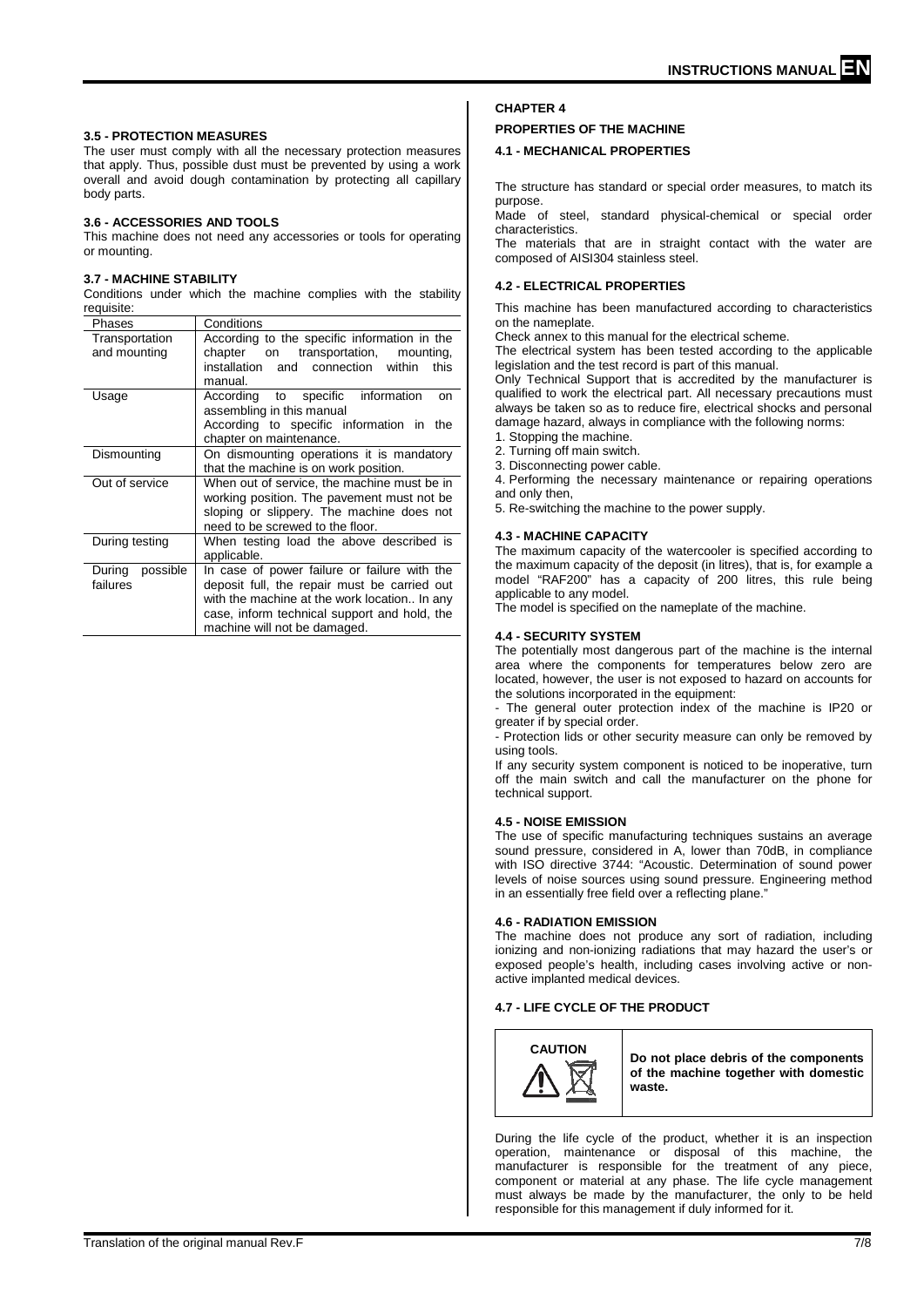This management firstly considers the possible repair and later reuse of any piece, component or material, however, should that not be possible, redirection to duly accredited residue management must be done, always keeping recycling as a priority. Taking this into consideration, the manufacturer shall deliver into the market highly recyclable equipment.

Directives of different countries must always be taken into consideration, each case having to be regarded separately.

![](_page_7_Figure_3.jpeg)

|               | <b>Fluorinated gases</b> |          |           |      |
|---------------|--------------------------|----------|-----------|------|
| Model         | Generic<br>designation   |          | Mass      | GWP  |
| <b>RAF100</b> | <b>R449A</b>             | $0.7$ Kg | $1.54$ lb | 1397 |
| <b>RAF200</b> | R449A                    | 2x0,7 Kg | 2x1.54 lb | 1397 |
| <b>RAF300</b> | <b>R449A</b>             | 3x0,7 Kg | 3x1,54 lb | 1397 |
| <b>RAF400</b> | <b>R449A</b>             | 4x0,7 Kg | 4x1,54 lb | 1397 |
| <b>RAF500</b> | <b>R449A</b>             | 5x0,7 Kg | 5x1,54 lb | 1397 |

This equipment has the recycling symbol.  $\frac{A - A}{A}$ . This means all residues must be separated per type and deposited in an adequate place for residue collection, never included in domestic waste. This attitude is environmentally friendly and beneficial to all in present and coming generations.

#### <span id="page-7-1"></span><span id="page-7-0"></span>**CHAPTER 5 MAINTENANCE**

![](_page_7_Picture_7.jpeg)

**Turn off the main switch and power cable before** each cleaning or **operation.**

Whenever potentially dangerous operations are performed, such as mechanic tunings, maintenance, dismounting, electrical components replacement, mechanical or other type, the user must assure the electrical power cable is correctly unplugged.

The internal mechanical components of the machine may eventually offer some mechanical residual hazard. To handle these components wear adequate protection gloves.

![](_page_7_Picture_11.jpeg)

**Do not run the machine until all lids, security devices and protection have been set.** 

In case of a request to the manufacturer, please offer the information on the nameplate of the machine. Check the annex for the repairing pieces or maintenance applicable to this machine.

## <span id="page-7-2"></span>**5.1 - WHEN THE MACHINE IS NEW**

It is recommendable to test the functioning before starting the production and using the discharged water for other purposes rather than for human consumption. Thus, some residue caused by the installation of the piping can be removed.

## <span id="page-7-3"></span>**5.2 - EVERYDAY**

<span id="page-7-4"></span>**5.2.1 - Machine cleaning**

This machine does not require daily maintenance.

#### <span id="page-7-5"></span>**5.3 - EVERY SIX MONTHS**

Check frequency according to work load:

| Number of 8 hour<br>shifts | Check frequency every 6 months |
|----------------------------|--------------------------------|
|                            | One check on the 6th month     |
|                            | One check every 3 months       |
|                            | One check every 2 months       |

#### <span id="page-7-6"></span>**5.3.1 - Piping check**

Check for water leakage. Should it be necessary, request technical support that is accredited by the manufacturer.